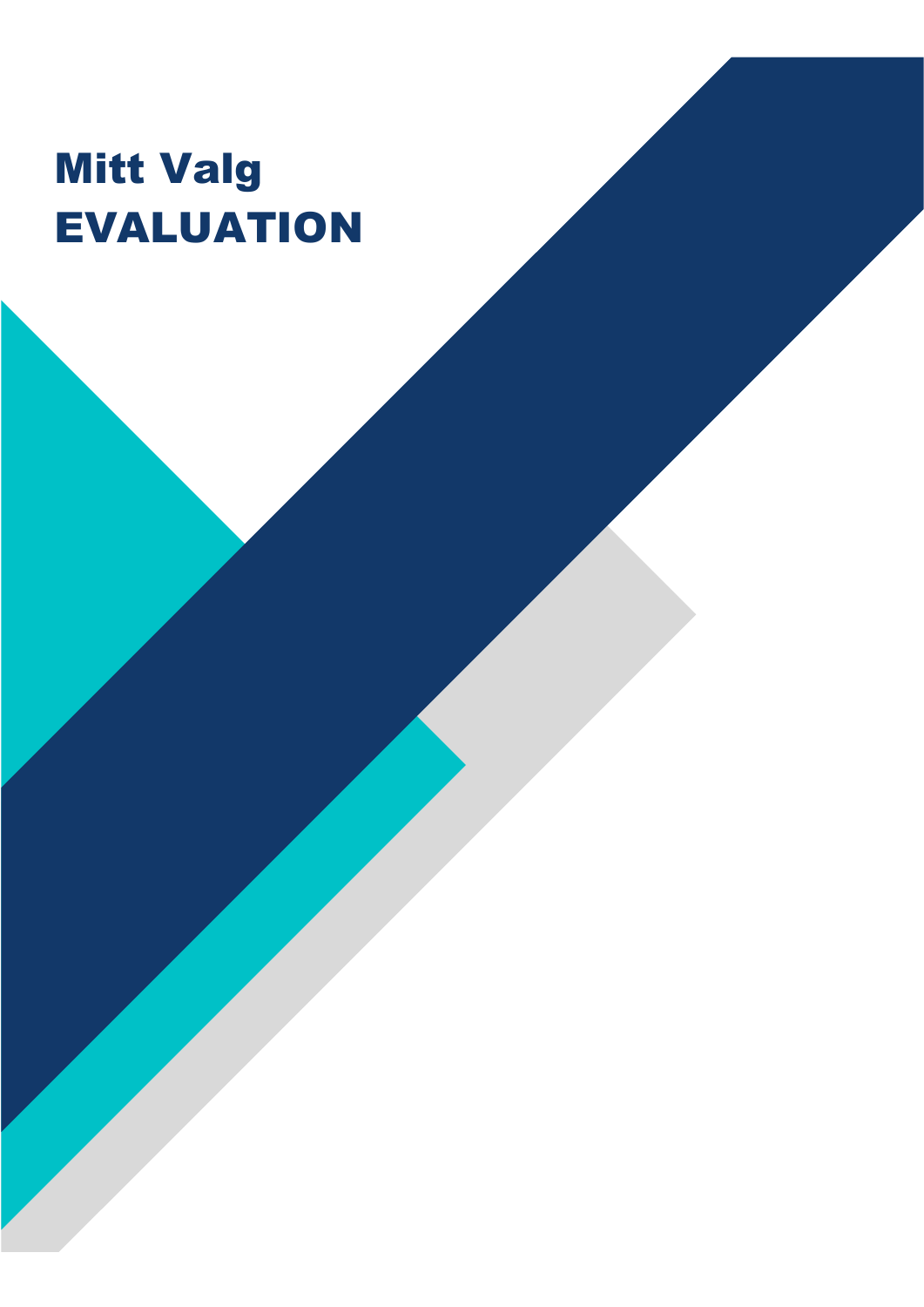### Evaluation Project in a Nutshell

*The goal of the present evaluation is to explore the effectiveness of the Mitt Valg -trainings on the teachers participating the trainings and their students. The aims of the evaluation were to investigate the impact of the trainings on:* 

*1) teachers` work engagement, readiness to change and implement SEL -goals and social and social and emotional teaching competencies* 

*2) students` study engagement, opinions on school and schoolwork and social and emotional competence in five areas of SEL.* 

Training and data gathering happened during the years 2020 and 2021. Evaluation process included two groups: **intervention** group and **comparison** group. Intervention group teachers participated in two training periods and were involved in three data gathering points and their students were involved in two data gathering points. Comparison group teachers did not participated trainings, but data were gathered from the teachers and students of the comparison groups two times: approximately at the same time as the intervention group data 1.A, 2.A,1.C and 2.B (\*see data points from page 3).

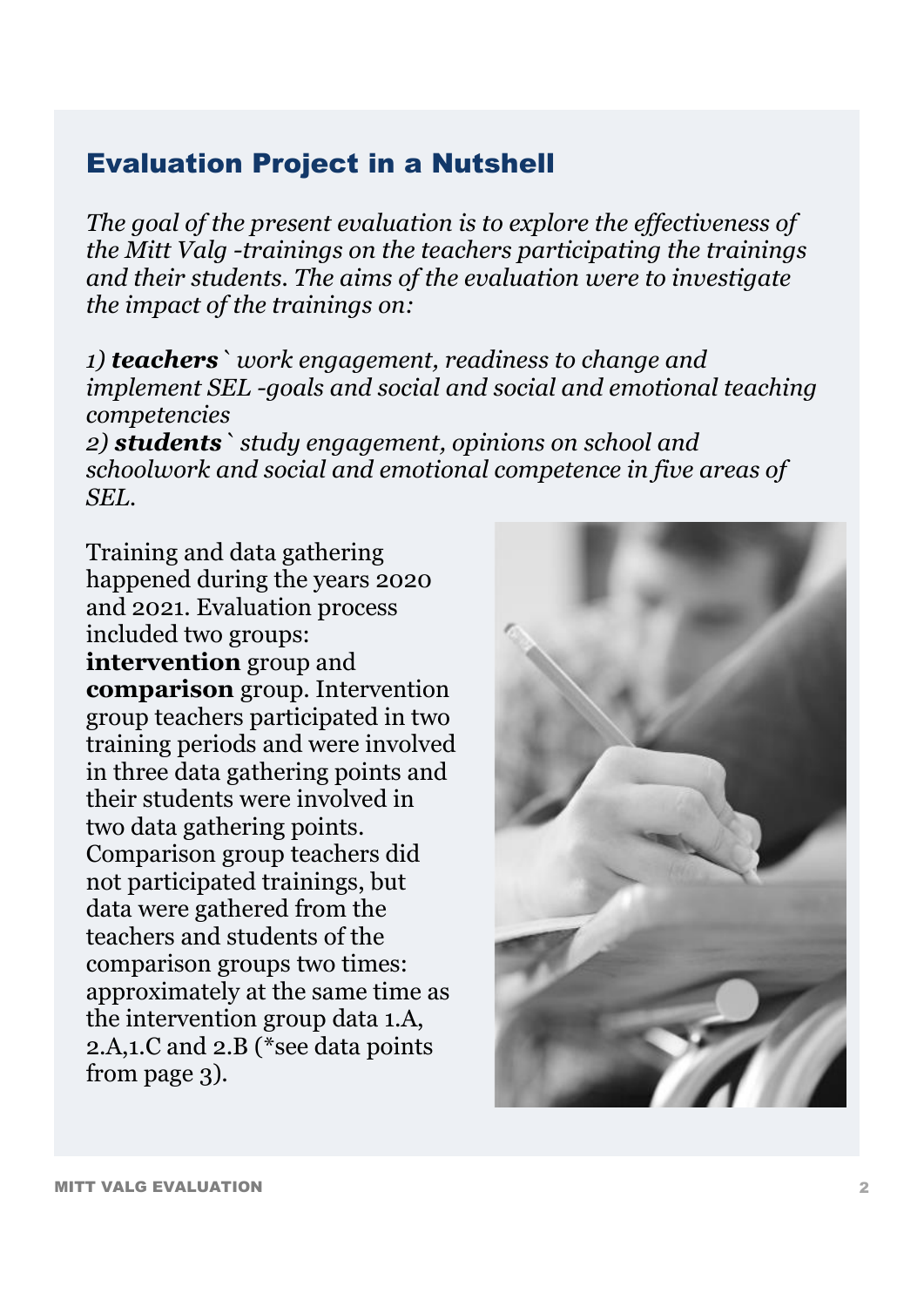

#### **Trainings and Data Gathering Intervention Group**

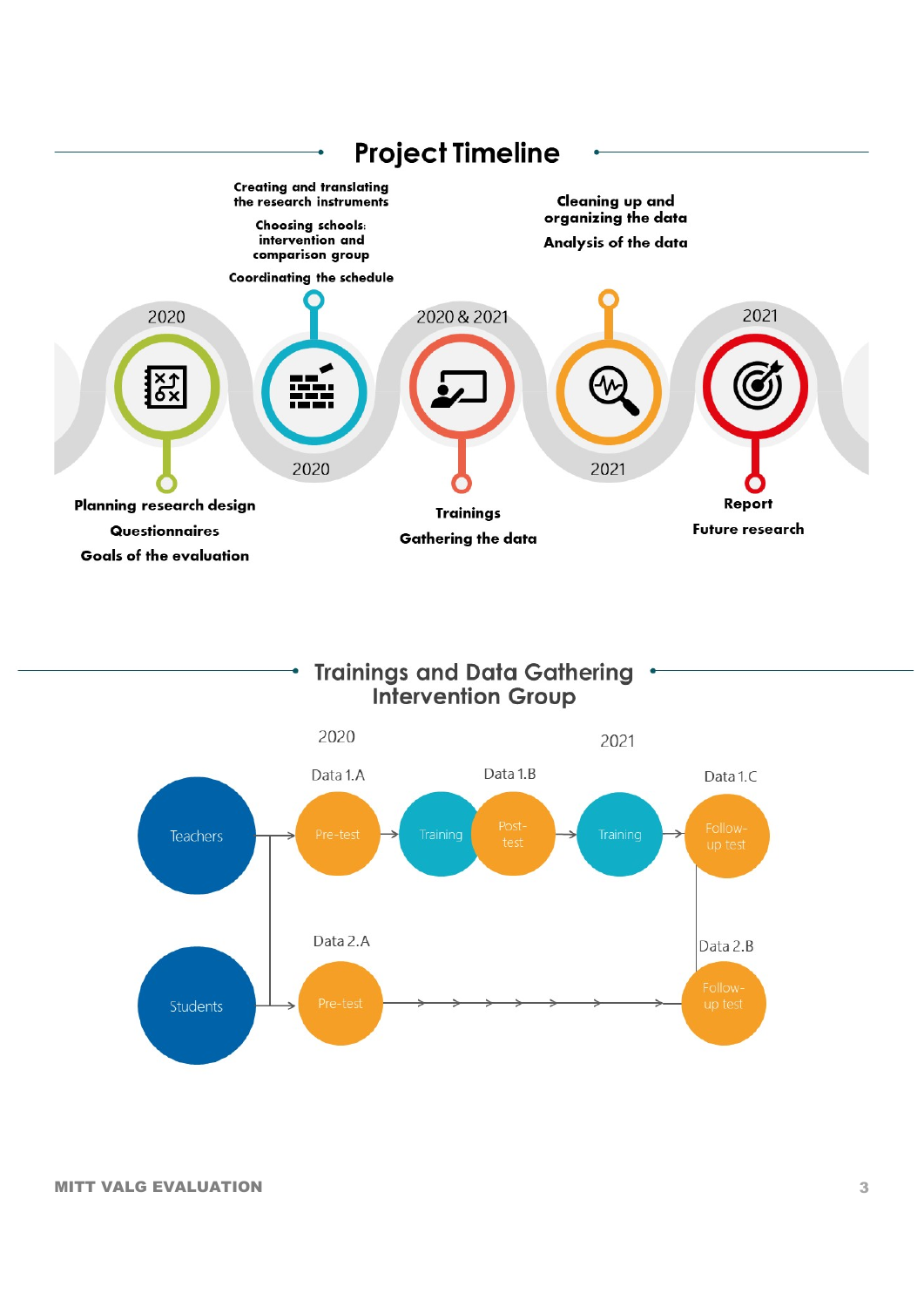# **Mitt Valg!**

## *What is Mitt Valg - training?*

Mitt Valg -training program is an international Lion`s Quest program for developing a positive learning environment and social and emotional competency. In this case the teachers had two trainings (either face-to-face or online) during the evaluation process.

## **Evaluation procedure and data collection**

## *What was the purpose of the study?*

The purpose of the evaluation was to investigate the impact of the trainings on:

*1) teachers` work engagement, readiness to change and implement SEL (social and emotional learning) -goals and social and emotional teaching competencies* 

*2) students` study engagement, opinions on school and schoolwork and social and emotional competence in five areas of SEL.* 

Trainings and data collection happened in 16 elementary schools in Norway. The evaluation process lasted almost two years, starting in the spring of 2020, and ended after all the trainings and data collections in the fall of 2021. Evaluation process included two groups of students: intervention group and comparison group.

Translations were conducted by back translation -method in collaboration with the Norwegian team. Questions and statement were also modified suitable for the study context.

### *How was data collected?*

Evaluation was conducted using digital questionnaires. All participants answered the questionnaire using personal code for ensuring the anonymity of the evaluation. Anonymity means that there is no way for anyone to personally identify participants in the study or trace the data to an individual participant.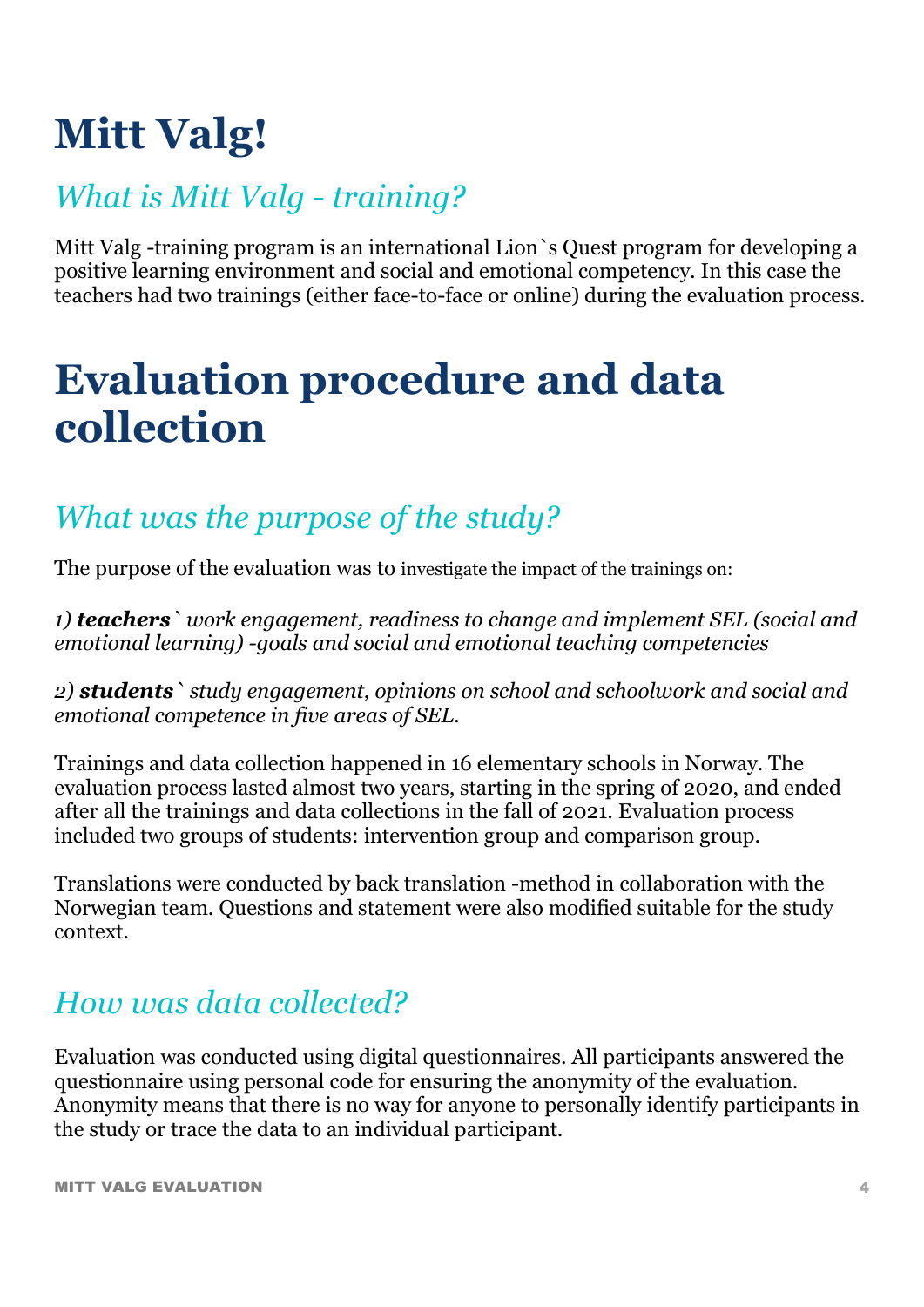All participants, teachers, students, and their parents (or guardians) were informed about the subject, content, purpose and nature of the study in advance, as well as about the tasks of the researcher and examinees. Research permits were also required from the students` parents or guardians.

The data management emphasized utmost confidentiality and the anonymity of the participants and evaluation procedures exercised strict academic research ethics: the research consent included that only researchers in the evaluation team could access the anonymous data. The participants were also told that they are allowed to withdraw their participation of the study at any time without giving an explanation.

Totally about 300 teachers and 800 students from 16 schools participated the evaluation. 250 teachers and 650 students from the intervention group and 40 teachers and 150 students from the comparison group. The answers were downloaded later to the database and analysed.

Intervention group included the teachers and their students who participated the Mitt Valg -trainings. Comparison group consisted of teachers and their students who answered to the questionnaire but did not receive the any training. The intervention and the comparison group answered to the questionnaires about the same time (within the same week).

The data collection was organized in close collaboration with the headmasters of the participating schools for motivating the whole school community taking part in the evaluation.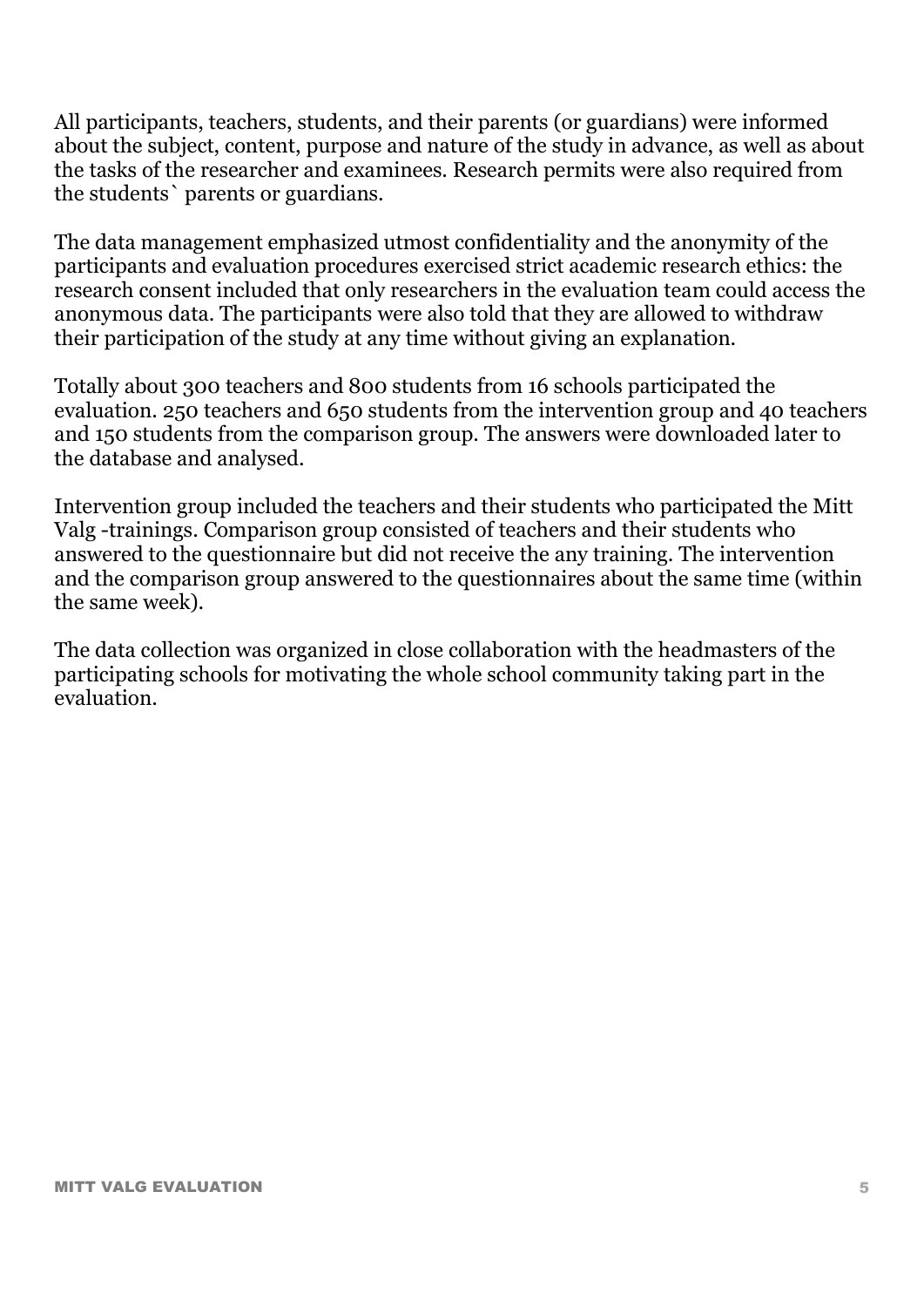#### $\rightarrow$  Intervention Participants  $\leftarrow$



**Comparison Participants -**

 $\bullet$ 

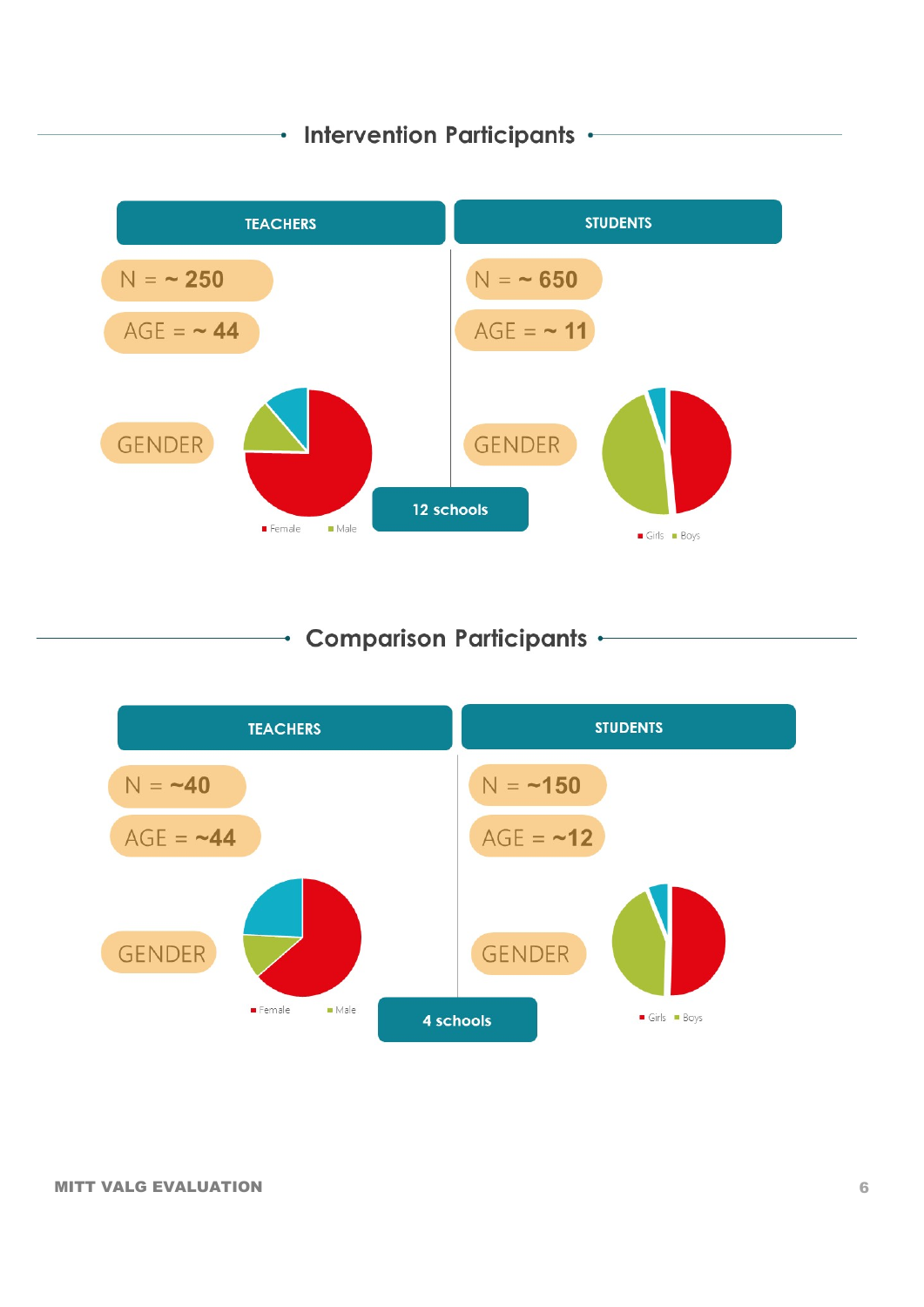## Measures

### *What measures were used?*

**Teachers` work engagement** was measured by an adaptation of the original Utrecht Work Engagement Scale (UWES-S) (Schaufeli, Bakker & Salanova, 2006). The adaptation was chosen because it has been tested rigorously with teachers in many cultures. Work engagement measure utilizes three scales to determine the level of work engagement: vigor, dedication, and absorption.

**Teachers` readiness to change and implement social and emotional learning** goals was measured using two scales: the self-reported **importance and skills**. Scale for importance was used to investigate how important teachers see specific SEL -goals and aims related developing positive learning environment. Statements included for instance: "It is primarily the teacher's duty to create a classroom environment where all students feel valued", "It is the teacher's duty to teach interactive skills such as listening and conversation skills" and "It is the teacher's duty to teach emotional skills such as self-control".

Scale for skills was used to investigate how skillful teachers experienced at specific SEL -goals and skills related developing positive learning environment. Statements included for instance: "I am very skilled at creating a classroom environment where all students feel valued", "I am very skilled at teaching interactive skills such as listening and conversation skills" and "I am very skilled at teaching emotional skills such as selfcontrol".

**Students` study engagement and attitudes toward school** was measured by an adaptation of the study engagement scale (Salmela-Aro & Upadaya, 2012) which is adapted from the original Utrecht Work Engagement Scale (UWES-S) (Schaufeli, Bakker & Salanova, 2006) and by collected statements related to The adaptation of the scale was used because the students were so young and the simpler study engagement inventory (used also in Finnish National School Survey) has been noticed to work better with younger students (in this evaluation study the average age of a student was 12).

**Students` social and emotional competence** was measured by Social Emotional Competence Questionnaire (SECQ) (Zhou & Ee, 2012), which has been designed to evaluate how competent children (from grades 4 to 12) are in five elements of social and emotional learning (SEL) (www.casel.org). The five elements of SEL are very closely related to the skills that Mitt Valg -trainings are emphasizing.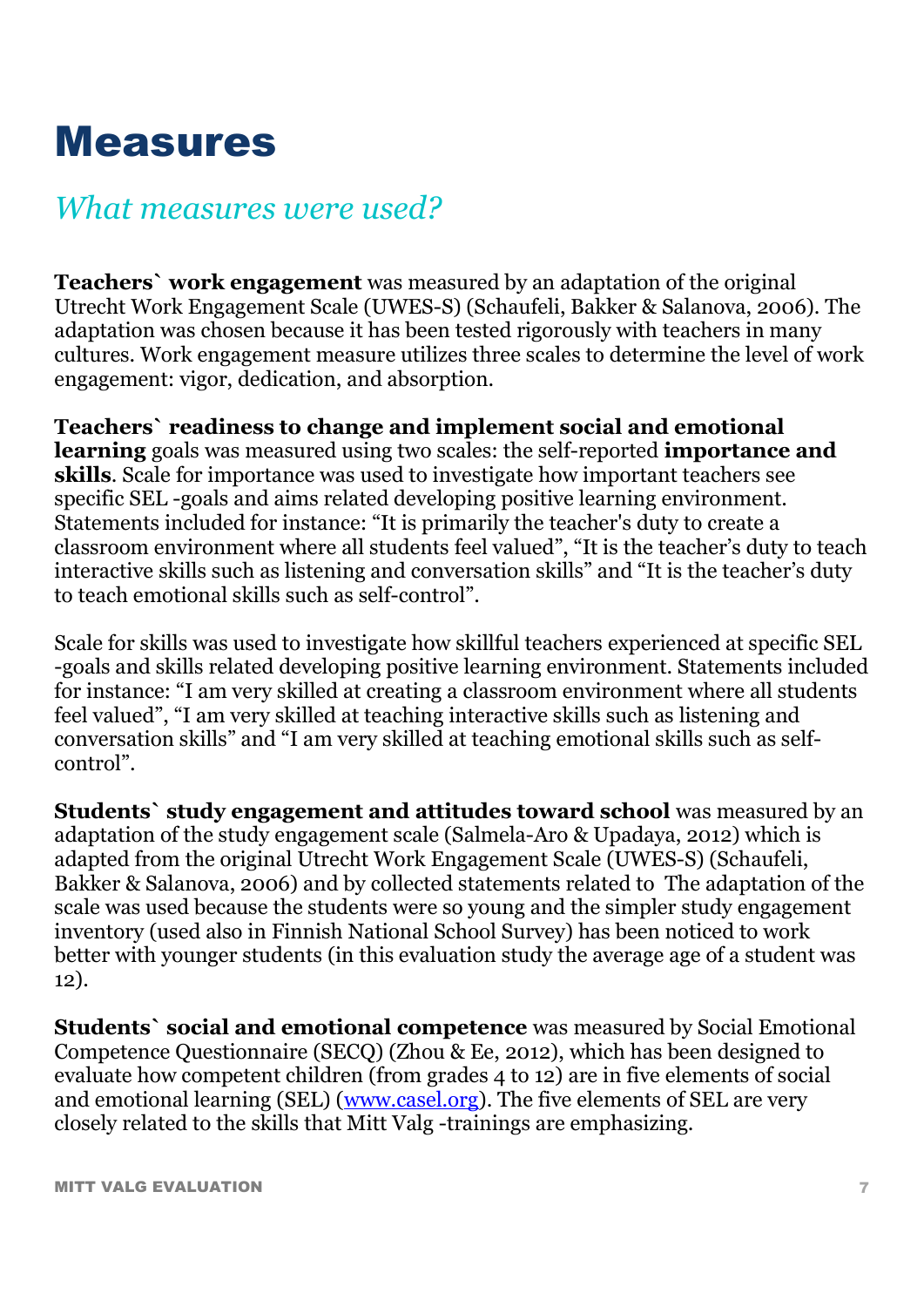The five elements of the SECQ are self-awareness, self-management, social awareness, relationship skills, and responsible decision-making. Self-awareness means the ability to be aware of one`s inner life: emotions, thoughts, values, goals, strengths and how these elements are related to one`s behavior. Sample item: "I know when I am moody". *Social awareness* refers to one`s ability to read social cues and to respond to other persons` feelings. This skill is naturally closely linked to the notion of empathy. Sample item: "If someone is sad, angry or happy, I believe I know what they are thinking". *Selfmanagement* means ability to manage one`s own emotions and impulses. Sample item: "I can control the way I feel when something bad happens". *Relationship management* relates to one`s ability to establish and maintain healthy and rewarding relationships with diverse individuals and groups. Some studies have stated that students who can establish and maintain good relationships with peers are also more engaged with their academic activities. Sample item: "I always try and comfort my friends when they are sad". *Responsible decision-making* refers to one`s ability to consider different kinds of factors when making decisions. These factors are related to e.g. safety, societal and ethical aspects. Responsible decision-making includes the idea of building a sense of social responsibility. Sample item: "When making decisions, I take into account the consequences of my actions".

Students rated these items using 6-point Likert scale with response options ranging from "completely disagree" to "completely agree". This categorization of social and emotional competence is based on SEL model developed by CASEL (www.casel.org)

#### *References:*

Salmela-Aro, K., & Upadaya, K. (2012). The Schoolwork Engagement Inventory: Energy, dedication, and absorption (EDA). European Journal of Psychological Assessment, 28(1), 60–67.

Schaufeli, W., Bakker, A. and Salanova, M. (2006) The Measurement of Work Engagement with a Short Questionnaire: A Cross-National Study. Educational and Psychological Measurement, 66, 701-716.

Zhou, M., & Ee, J. (2012). Development of the Social Emotional Competence Questionnaire (SECQ). The International Journal of Emotional Education, 4, 27-42.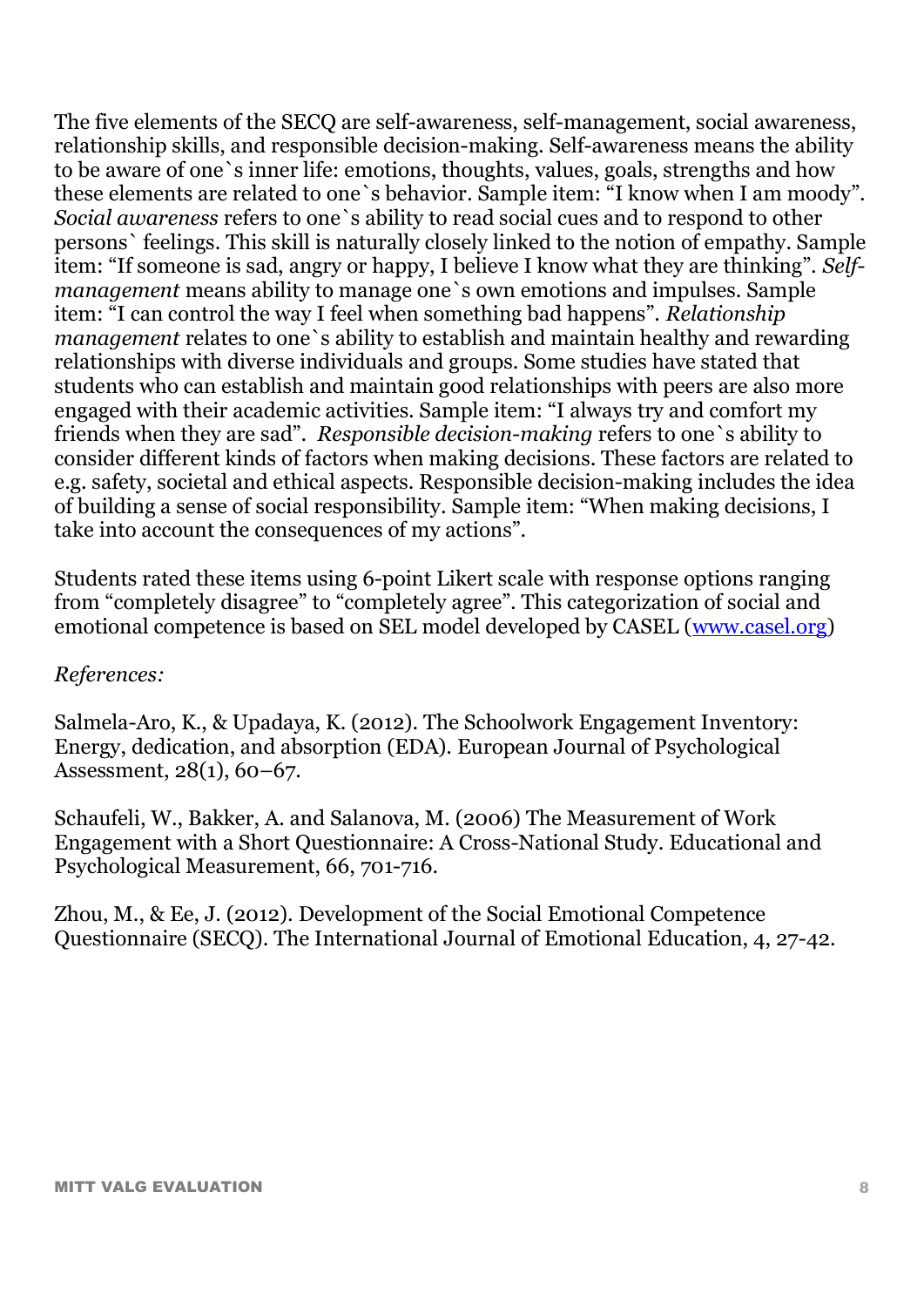## Results

## *How often teachers used Trained methods during the evaluation process?*

Teachers reported very active use of Mitt Valg -methods during the evaluation process. More than half of the teachers reported that they use more than once a week method they learned from Mitt Valg -trainings**. This appears to indicate that teachers experienced Mitt Valg -trainings useful and important for every day teaching practices**. Teachers also reported that Mitt Valg -trainings were overall a positive experience: the trainings were experienced useful both for teaching and for outside of the school practices and overall important for professional development.

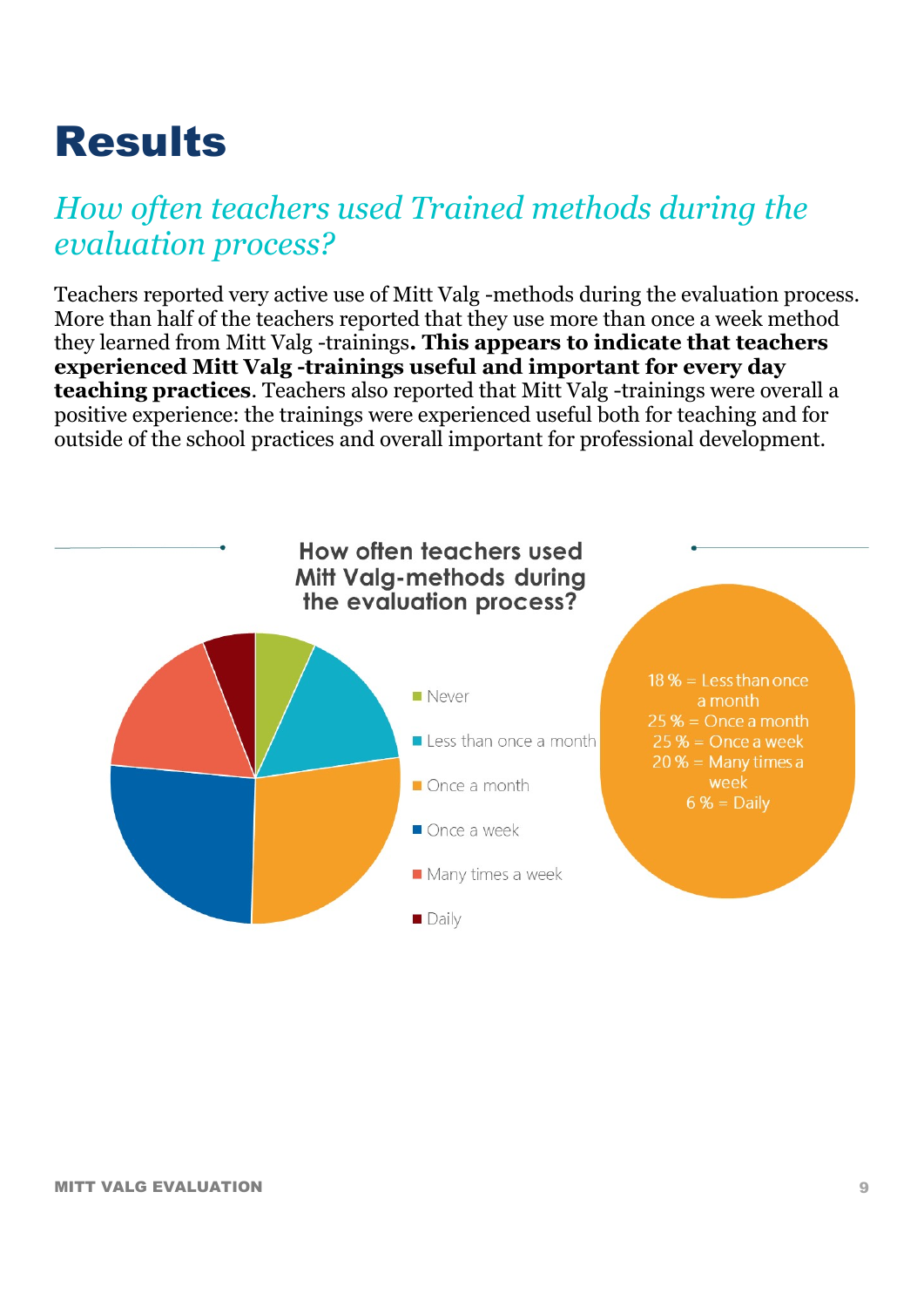## *Did the trainings have an effect?*

The analysis was done by paired t-test that is used to determine whether the mean of the *variable* (for example salary, consumption or competence) is the same or different in two *groups of participants* or at *two different time points*. For example, we can use this test to investigate whether there is a difference in workers` salaries before and after undertaking professional development trainings. Here the *variable* would be the amount of salary and the two *groups* would be the two different "time points", salary before the training and salary after the training.



The data was analyzed comparing differences of measured means between pre-, postand follow-up tests within the intervention and comparison group.

#### **Work and study engagement**

There was no statistically significant difference in means before and after the training in work or study engagement in intervention or comparison groups. Work and study engagement can be very stable measurements that do not change until major changes happen in learning environment. From this perspective, it is quite normal, that work, or study engagement do not change in this kind of intervention. Also, there was no statistically significant difference in means related to students` attitude and opinions toward school.

#### **Teachers` readiness to change and implement social and emotional learning**

There was no statistically significant difference in means before and after the training in experienced importance related to SEL -goals. This means that teachers did not report any positive or negative change how important they see the specific SEL -goals and aims related developing positive learning environment.